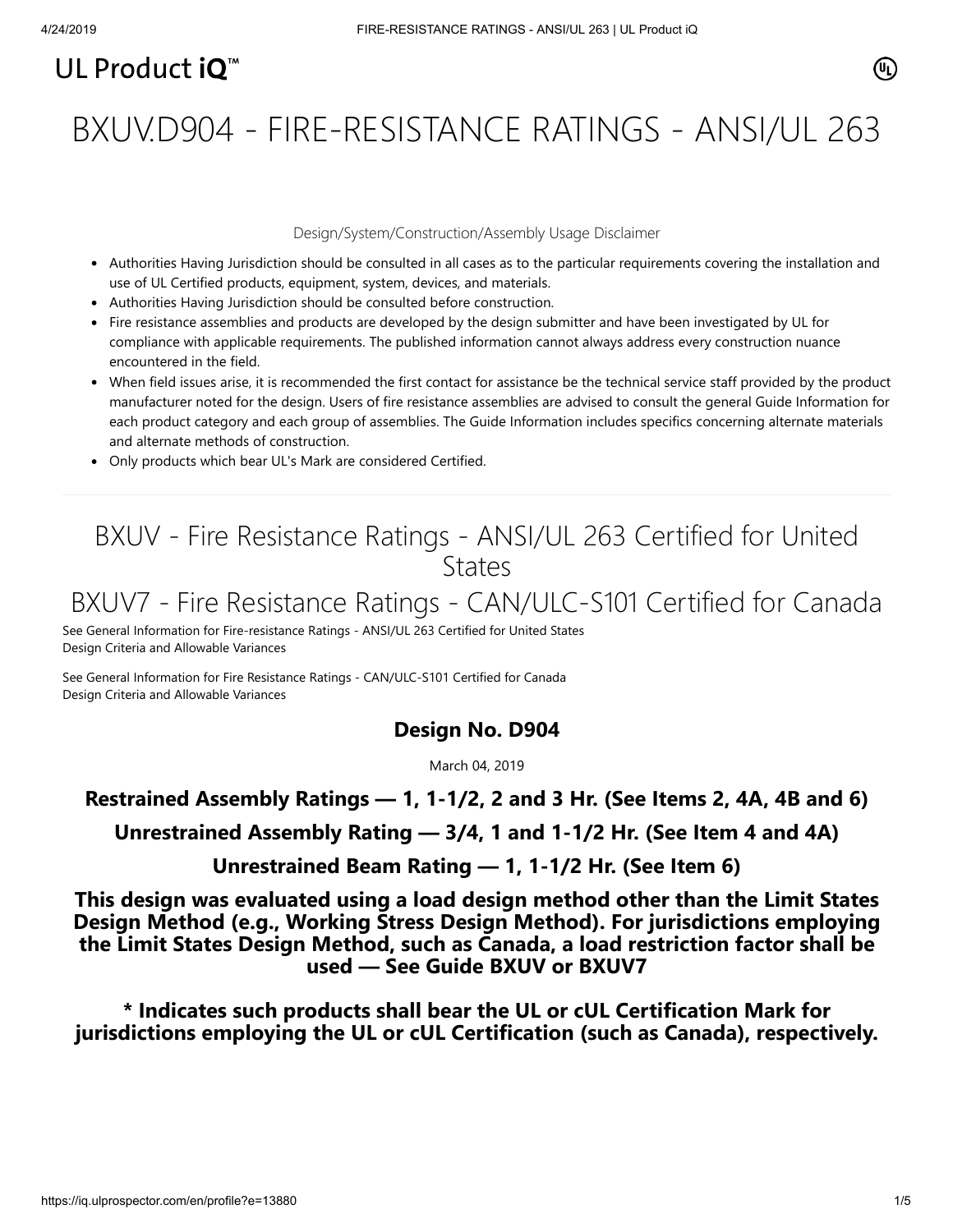4/24/2019 FIRE-RESISTANCE RATINGS - ANSI/UL 263 | UL Product iQ



1. **Beam —** W10x29 or W8x28, min size. (See Item 6).

2. **Normal Weight, Light Weight or Semi Light Weight —** Normal weight concrete, carbonate or siliceous aggregate, 147 pcf unit weight, 3500 psi compressive strength. Light weight concrete, expanded shale, clay or slate aggregate by rotary-kiln method or expanded clay or flyash aggregate by sintered-grate method, 112 pcf unit weight, 4000 psi compressive strength. Semi light weight concrete, consisting of light weight aggregate as described above and carbonate or siliceous normal weight aggregate, 130 pcf, 3500 psi compressive strength. Concrete thickness measured from the top of the crest of the deck.

| <b>Restrained</b><br><b>Assembly</b><br><b>Rating (Hr)</b> | <b>Concrete</b><br>(Type) | $1.5$ in.<br>deep Deck<br><b>Concrete Thickness</b><br>(in.) | 2.0 in.<br>deep Deck<br><b>Concrete Thickness</b><br>(in.) |
|------------------------------------------------------------|---------------------------|--------------------------------------------------------------|------------------------------------------------------------|
| 1 (see item 4A)                                            | <b>NW</b>                 | N/A                                                          | 2 (see item 4A)                                            |
| 1 (see item 4B)                                            | NW or LW                  | N/A                                                          | 2 (see item 4B)                                            |
| $1 - 1/2$                                                  | <b>NW</b>                 | $3 - 1/4$                                                    | $2 - 3/4$                                                  |
| $\overline{c}$                                             | <b>NW</b>                 | $3 - 3/4$                                                    | $3 - 1/4$                                                  |
| $\overline{c}$                                             | <b>SLW</b>                | $3 - 1/2$                                                    | 3                                                          |
| $\overline{2}$                                             | <b>LW</b>                 | 3                                                            | $2 - 1/2$                                                  |
| 3                                                          | <b>NW</b>                 | $5 - 1/4$                                                    | $4 - 3/4$                                                  |
| 3                                                          | LW                        | $3 - 3/4$                                                    | $3 - 1/4$                                                  |
| 3                                                          | <b>SLW</b>                | $4 - 1/2$                                                    | 4                                                          |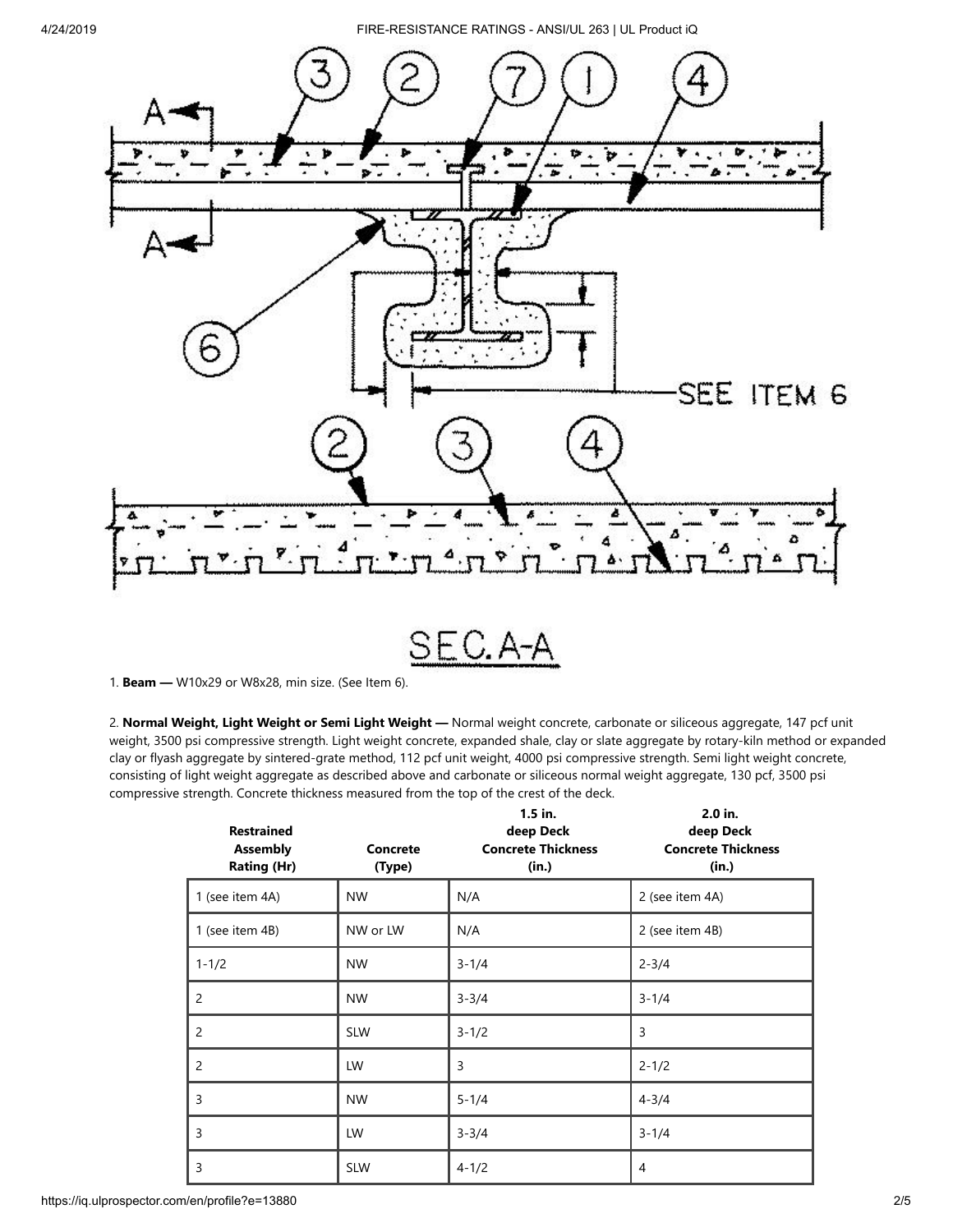3. **Welded Wire Fabric —** 6x6 — 6/6 SWG.

4. **Steel Floor and Form Units\*; —** Composite. All 1-1/2 or 2 in. deep, 17, 18 or 24 in. wide, 22 MSG min galv fluted units. Welded to supports 12 in. O.C. max. Adjacent units button-punched or welded together 36 in. O.C. at joints. For 2 in. deep units with clear spans not more than 10 ft, the Unrestrained Assembly Rating is 1-1/2 hr. **CANAM STEEL CORP** — Type Canam Reveal Series RS2.0C

**CHIA TEH CONSTRUCTION MATERIAL CO LTD** - Types ALK, ALN, Versa I, Versa II, and Versa III.

**NEW MILLENNIUM BUILDING SYSTEMS L L C** — 24 in. wide, Type Versa-Dek.

**EPIC METALS CORP** — Type Epicore, and Bondek.

**HARD DECK ENTERPRISES CO LTD** — 36 in. wide Types HD-2W, HD-3W, HD-4W-620-51H, Type HD-4W-555-65H.

**MARLYN STEEL DECKS INC** — Type Marcore.

**VERCO DECKING INC - A NUCOR CO** — Type 2.0D FORMLOK

**VULCRAFT, DIV OF NUCOR CORP** — Type 2.0D FORMLOK

4A. **Steel Floor and Form Units\* —** Composite, 2 in. deep only, 17, 18 or 24 in. wide, 22 MSG min galv fluted units. Welded to supports 12 in. OC max. Adjacent units button-punched or welded together 36 in. OC at joints. For clear spans not more than 10 ft, the Unrestrained Assembly rating is 1 hour. **EPIC METALS CORP** — Type Epicore

4B. **Steel Floor and Form Units —** Composite, 2 in. deep only, 17, 18 or 24 in. wide, 22 MSG min galv fluted units. Welded to supports 12 in. O.C. max. Adjacent units button-punched or welded together 36 in. O.C. at joints. For clear spans not more than 10 ft, the Unrestrained Assembly Rating is 1 hour.

**VERCO DECKING INC - A NUCOR CO** — Type 2.0D FORMLOK

**VULCRAFT, DIV OF NUCOR CORP** — Type 2.0D FORMLOK

5. **Joint Cover —** Optional — (Not shown) — 2 in. wide cloth adhesive tape applied following the contour of the steel form units or around the end of each open flute.

6. **Spray-Applied Fire Resistive Materials\* —** Applied by mixing with water and spraying in more than one coat to steel beam surfaces which are clean and free of dirt, loose scale, and oil. Min average and min individual density of 15 and 14 pcf, respectively, for Types 300, 300AC, 300ES, 300HS, 300N, 3000, 3000ES and SB. For Types 400AC and 400ES min average and min individual density of 22 and 19 pcf, respectively. For method of density determination, see Design Information Section, Sprayed Material. The Spray-Applied Fire Resistive Materials shall be applied to the floor units a min of 2 in. beyond each side of the beam's top flange at the beam thickness. Crest areas above the beam need not be filled with Spray-Applied Fire Resistive Materials.

The min thicknesses of Spray-Applied Fire Resistive Materials required for various fire resistance ratings are shown in the table below:

| <b>Restrained Assembly</b><br><b>Rating Hr</b> | <b>Unrestrained</b><br><b>Beam Rating Hr</b> | <b>Min Beam</b><br><b>Size</b> | <b>Min Thkns</b><br>on Beam In. |
|------------------------------------------------|----------------------------------------------|--------------------------------|---------------------------------|
| $1, 1 - 1/2, 2, 3$                             | $1 - 1/2$                                    | W10x29                         | 3/4                             |
| $1, 1 - 1/2, 2$                                |                                              | W10x29                         | 9/16                            |
| $1, 1 - 1/2, 2, 3$                             | $1 - 1/2$                                    | W8x28                          | 3/4                             |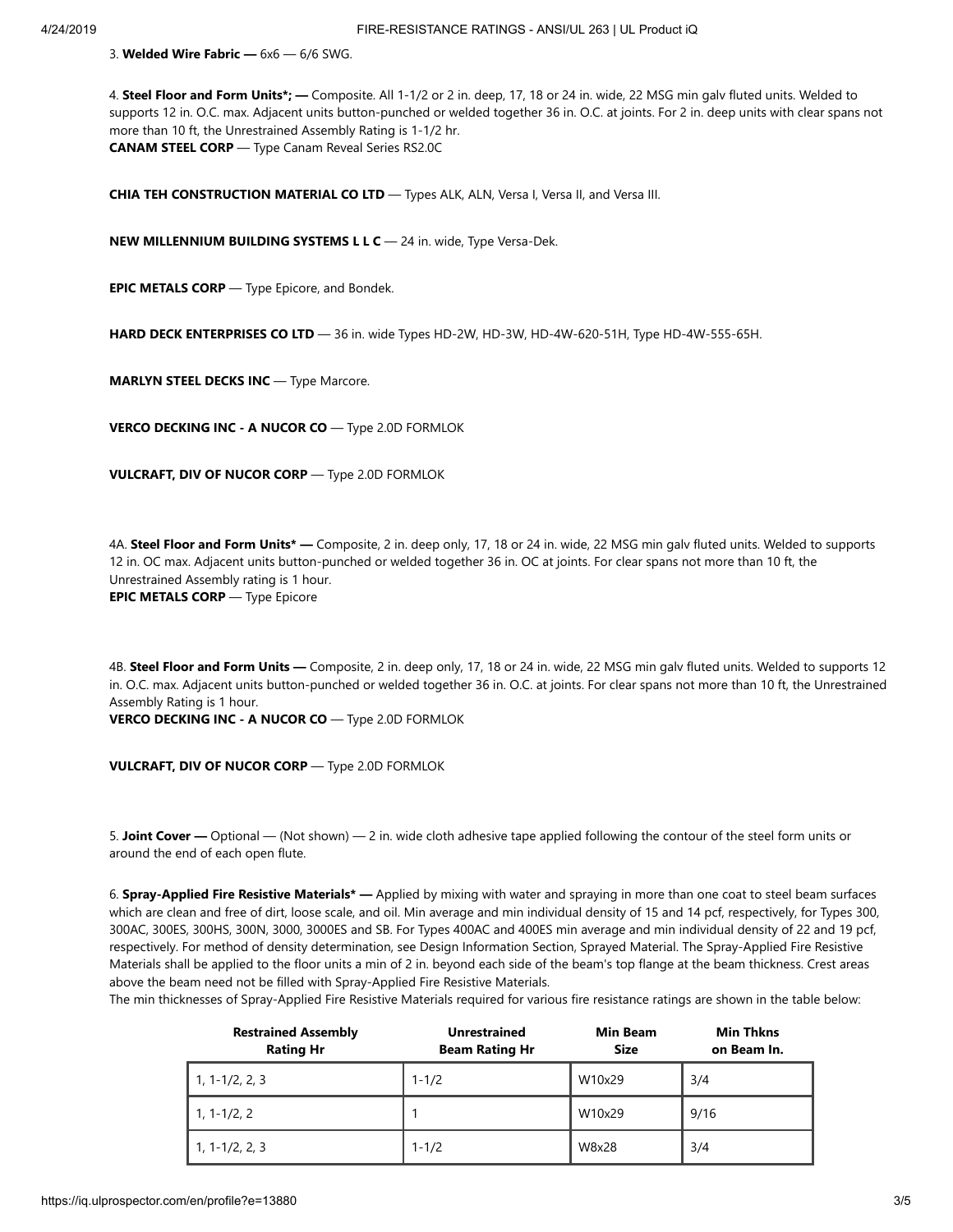|  | .<br>. .<br><u>_, _</u> |  | W8x28<br>. | $\overline{1}$<br>. |
|--|-------------------------|--|------------|---------------------|
|--|-------------------------|--|------------|---------------------|

**BERLIN CO LTD** — Types 300, 300ES, 300N or SB.

#### **GREENTECH THERMAL INSULATION PRODUCTS MFG CO L L C** — Types 300, 300AC, or 400AC.

**ISOLATEK INTERNATIONAL** — Types 300, 300AC, Type 300ES, 300HS, 300N, SB, 400AC, 400ES, 3000, 3000ES.

**NEWKEM PRODUCTS CORP** — Types 300, 300ES, 300N, or SB.

In lieu of Item 6, **Spray-Applied Fire Resistive Materials\*** — (Not shown)

6A. **Spray-Applied Fire Resistive Materials\* —** Applied by mixing with water and spraying in more than one coat to steel beam surfaces which are clean and free of dirt, loose scale, and oil. Min average and min individual density of 17.5 and 16 pcf, respectively, for Type 300TW. Min average and min individual density of 22 and 19 pcf, respectively, for Type 400. For method of density determination, see Design Information Section, Sprayed Material. The Spray-Applied Fire Resistive Materials shall be applied to the floor units a min of 2 in. beyond each side of the beam's top flange at the beam thickness. Crest areas above the beam need not be filled with Spray-Applied Fire Resistive Materials.

The min thicknesses of Spray-Applied Fire Resistive Materials required for various fire resistance ratings are shown in the table below:

| <b>Restrained Assembly</b><br><b>Rating Hr</b> | <b>Unrestrained</b><br><b>Beam Rating Hr</b> | <b>Min Beam</b><br><b>Size</b> | <b>Min Thkns</b><br>on Beam In. |
|------------------------------------------------|----------------------------------------------|--------------------------------|---------------------------------|
| $1, 1 - 1/2, 2, 3$                             | $1 - 1/2$                                    | W10x29                         | 3/4                             |
| $1, 1 - 1/2, 2$                                |                                              | W10x29                         | 9/16                            |
| $1, 1 - 1/2, 2, 3$                             | $1 - 1/2$                                    | W8x28                          | 3/4                             |
| $1, 1 - 1/2, 2$                                |                                              | W8x28                          | 1/2                             |

**BERLIN CO LTD** - Type 400.

#### **GREENTECH THERMAL INSULATION PRODUCTS MFG CO L L C** — Type 400.

**ISOLATEK INTERNATIONAL** — Type 300TW or 400.

**NEWKEM PRODUCTS CORP** — Type 400.

In lieu of Item 6 and 6A, **Spray-Applied Fire Resistive Materials\*** — (Not shown)

6B. Applied by spraying with water in one coat, to a final untamped thickness as shown above to steel beam surface which is free of dirt, oil, and scale. Use of adhesive is optional. Steel beam surfaces shall be wetted with water before sprayed-fiber application. The material shall be sprayed to the floor units a min of 2 in. beyond the beam's top flange at the beam thickness. Crest areas above the beam need not be filled with fiber. After completion of application, all surfaces of the material shall be given a light spray of water. Min avg untamped density, 13 pcf, with min ind untamped density, 11 pcf for Types II, II HS, or DC/F. Min avg and min ind untamped densities of 22 and 19 pcf, respectively, for Type HP. For method of density determination, refer to Design Information Section.

| <b>Restrained Assembly</b><br><b>Rating Hr</b> | <b>Unrestrained</b><br><b>Beam Rating Hr</b> | <b>Min Beam</b><br><b>Size</b> | <b>Min Thkns</b><br>on Beam In. |
|------------------------------------------------|----------------------------------------------|--------------------------------|---------------------------------|
| $1, 1 - 1/2, 2, 3$                             | $1 - 1/2$                                    | W10x29                         | 3/4                             |
| $1, 1 - 1/2, 2$                                |                                              | W10x29                         | 9/16                            |
| $1, 1 - 1/2, 2, 3$                             | $1 - 1/2$                                    | W8x28                          | 3/4                             |
| $1, 1 - 1/2, 2$                                |                                              | W8x28                          | 1/2                             |